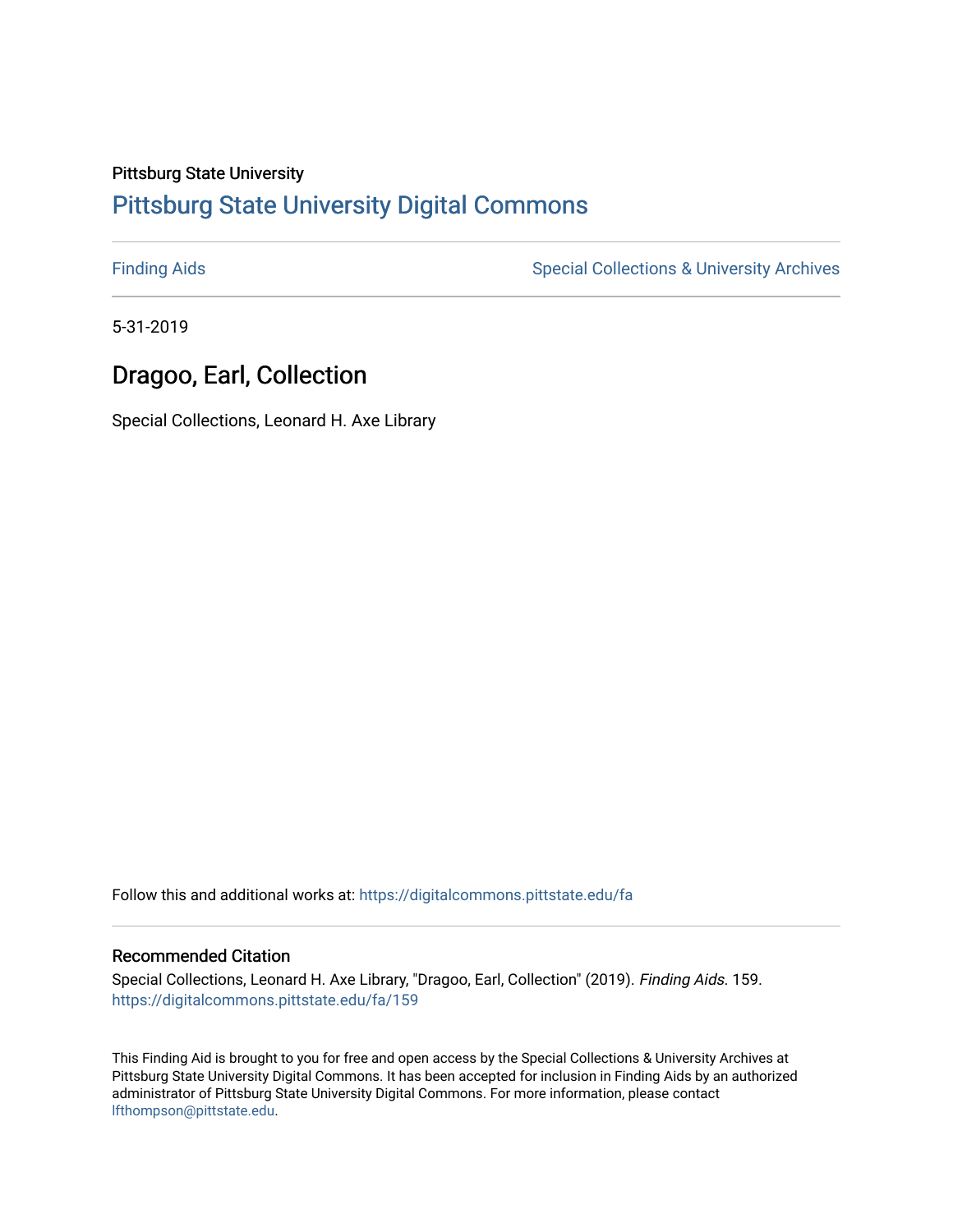## **Earl Dragoo Collection**

#### **Overview of the Collection**

| <b>Title</b>               | Earl Dragoo Collection                                                                                                                                                                                                                                                                                                          |
|----------------------------|---------------------------------------------------------------------------------------------------------------------------------------------------------------------------------------------------------------------------------------------------------------------------------------------------------------------------------|
| <b>Collection Number</b>   | MS 209                                                                                                                                                                                                                                                                                                                          |
| <b>Creator</b>             | Earl Dragoo                                                                                                                                                                                                                                                                                                                     |
| <b>Dates</b>               | 1928-1939                                                                                                                                                                                                                                                                                                                       |
| Quantity                   | 1 linear foot                                                                                                                                                                                                                                                                                                                   |
| <b>Summary</b>             | Contains student papers from Pittsburg State University, book and<br>textbook catalogues, Industrial Arts resources, teaching plans,<br>proposals, drafting drawings, and printed patterns.                                                                                                                                     |
| <b>Repository</b>          | Pittsburg State University, Leonard H. Axe Library, Special<br>Collections & University Archives<br>1701 S. Broadway<br>Pittsburg, Kansas 66762<br>$(620)$ 235-4883<br>speccoll@pittstate.edu                                                                                                                                   |
| <b>Access Restrictions</b> | There are no restrictions and the collection is open for research.<br>Researchers must use the collection in accordance with the policies<br>of the Special Collections & University Archives, Leonard H. Axe<br>Library, Pittsburg State University                                                                            |
| <b>Languages</b>           | English                                                                                                                                                                                                                                                                                                                         |
| <b>Biographical Note</b>   | Earl Dragoo was born November 9, 1905. He married Ann Byerly<br>in 1932. He graduated from Pittsburg State University (then<br>Kansas State Teachers College) in 1939 with a Masters in teaching<br>industrial arts and went on to teach industrial arts at the high<br>school level. He died January 3, 1996 at the age of 90. |
|                            |                                                                                                                                                                                                                                                                                                                                 |

## **Processing Note**

Collection formally processed in by Ellen Long October 2018.

### **Content Description**

This collection of primary and secondary resources and is divided into the following series:

1. Student Papers and Portfolios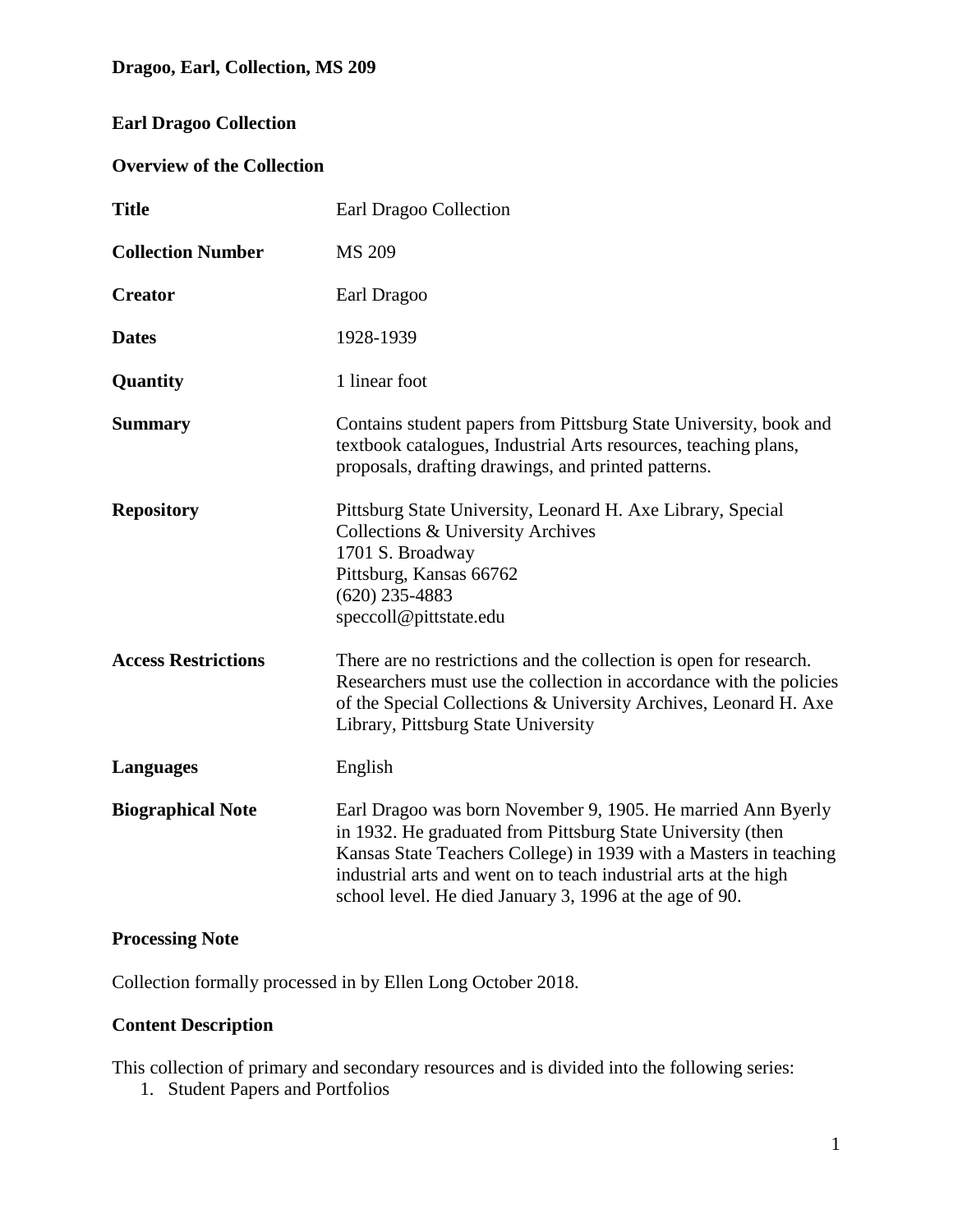#### **Dragoo, Earl, Collection, MS 209**

- 2. Teaching material
- 3. Supplies for Industrial Arts
- 4. Miscellaneous
- 5. Oversize

## **Detailed Description of Collection**

## **Series 1: Student Papers and Portfolios**

F. 1 Third Annual Industrial Education Tour 1935, Notes and Outlines Graduate Courses in Industrial Education 1935, Course of Study Mechanical Drawing for Ninth Graders by Earl Dragoo 1937, The Shop Library by E. Herschel Krull 1937, Administration and Supervision of Vocational Education by Earl Dragoo 1937

F. 2 The Dinner Conference Project compiled by Earl Dragoo 1937, The Fifth Annual Industrial Education Tour compiled by Earl Dragoo 1937, Recommendations for Regulations Governing Space, Equipment and Conditions within School Shops and Laboratories by Earl Dragoo 1937

F. 3 Group Photograph list 1938, The Sixth Annual Industrial Education Tour compiled by Earl Dragoo 1938, Outlines and Notes of Discussion compiled by Earl Dragoo 1938, Reports on Assigned Readings prepared by Members of the Class in the 1938 Summer Session

F. 4 The Seventh Annual Industrial Education Tour compiled by Earl Dragoo 1939, The Dinner Conference Project compiled by Earl Dragoo 1939, Suggested Program The Planning of a Recreational Cabin as a Drawing Project in Mechanical Drawing arranged by Earl Dragoo 1939

## **Series 2: Teaching Material**

F. 5 Mechanical Drawing for the General Shop, Kleenex Project Service, Brushes and their Care, Earl Dragoo's Teacher's Project Book, Directory of Industrial-Arts Teachers in Kansas 1938; various blank transcripts, attendance forms, records forms, and supply forms for high school and elementary school, The Manual Arts Press, Objectives for Non-Vocational and Vocational Industrial Education in the Fort Smith Public schools 1937

Woodwork Attendance

## **Series 3: Supplies for Industrial Education**

F. 6 The Riverside Textbooks in Education, two 1939 book catalogues, McCormick-Mathers Books, Industrial Arts flyer, McKnight and McKnight Catalogue Book List 1939, Vaneer Woods and Their Characteristics, Porter-Cable Equipment, Accessories for Carter C51 Shaper, Practical Guidance Material, A Plan for an Industrial Arts Shop, Tupelo and Black Gum